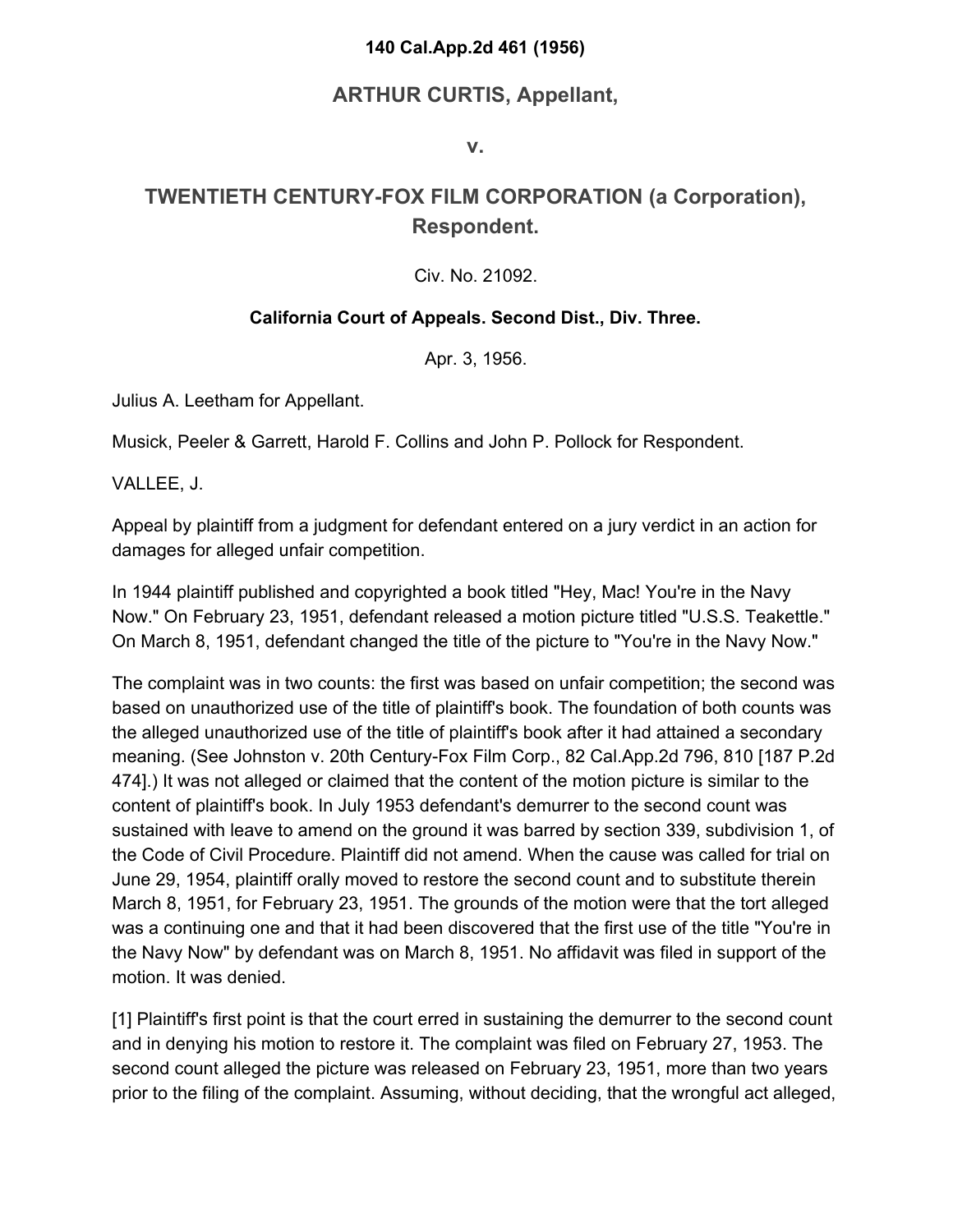i.e., the use of plaintiff's title, was continuous and repeated and that every continuance and repetition gave rise to a fresh cause of action (see 16 Cal.Jur. 524, 123), plaintiff was not prejudiced by the ruling sustaining the demurrer to the second count with leave to amend. The first count alleged defendant released and exhibited the picture, publicized it throughout the country, and by the "unauthorized, misleading and unfair use" of the title defendant had deceived and misled the general public; that the acts of defendant were with full knowledge of "plaintiff's sole and exclusive rights to the use of said name and title 'You're In

#### 46[5](https://scholar.google.com/scholar_case?case=17496851785661628421&q=Twentieth+Century+Fox+Film+Corporation&hl=en&as_sdt=6,33#p465)

\*465 The Navy Now' "; that after release of the picture plaintiff contacted defendant "concerning the unauthorized use of said title," but notwithstanding plaintiff's rights defendants have "continued and still continue to use" the title in connection with the distribution and exhibition of the picture; that "defendants have made an unauthorized use of the plaintiff's name and title, 'You're In The Navy Now,' and have deprived and are continuing to deprive the plaintiff of the benefits, privileges, and profits from the use of said name and title to which the plaintiff is solely entitled, and that said loss of profits to plaintiff now totals \$100,000.00."

The second count adds nothing to the first count. It realleges the averments of the first count except those as to damages, and avers that prior to the release of the picture the reasonable value of plaintiff's title "You're in the Navy Now" for use in motion pictures was \$100,000, but by reason of defendant's use of the title it was rendered valueless and plaintiff had been damaged in that amount. As stated by the trial judge, "if the plaintiff is entitled to relief, he can get it under the first cause of action and it won't even be necessary to have a second cause at all." The gist of both counts was the alleged unauthorized use of plaintiff's title. All evidence which could have been introduced under the averments of the second count was introduced under the averments of the first count. Plaintiff testified the loss he sustained "when the defendant made this use of the name" without his permission was "\$100,000 plus \$100,000." If it was error to sustain the demurrer to the second count with leave to amend, the error obviously was not prejudicial.

[2] The court did not abuse its discretion in denying plaintiff's motion to restore the second count to the complaint. The motion was made at the opening of the trial, more than a year after the demurrer was sustained. The record does not show any excuse for the delay. No good reason appears for not having made the motion sooner. (Vogel v. Thrifty Drug Co., 43 Cal.2d 184, 189 [272 P.2d 1]; Moss Estate Co. v. Adler, 41 Cal.2d 581, 586 [261 P.2d 732].)

[3] It is contended the court erred in permitting defendant, over plaintiff's objection, to read plaintiff's book to the jury and in permitting it to project the motion picture to the jury, also over plaintiff's objection. The argument is that the action is for unfair competition in using the title of plaintiff's book which had acquired a secondary meaning and therefore the content of the book and defendant's picture were irrelevant. Plaintiff introduced his entire book in evidence. Having done so, he cannot complain because it was read to the jury. Plaintiff testified the value of his book prior to the release of the picture was \$1,000,000 and in effect that it was of no value after release of the picture. Defendant was entitled to show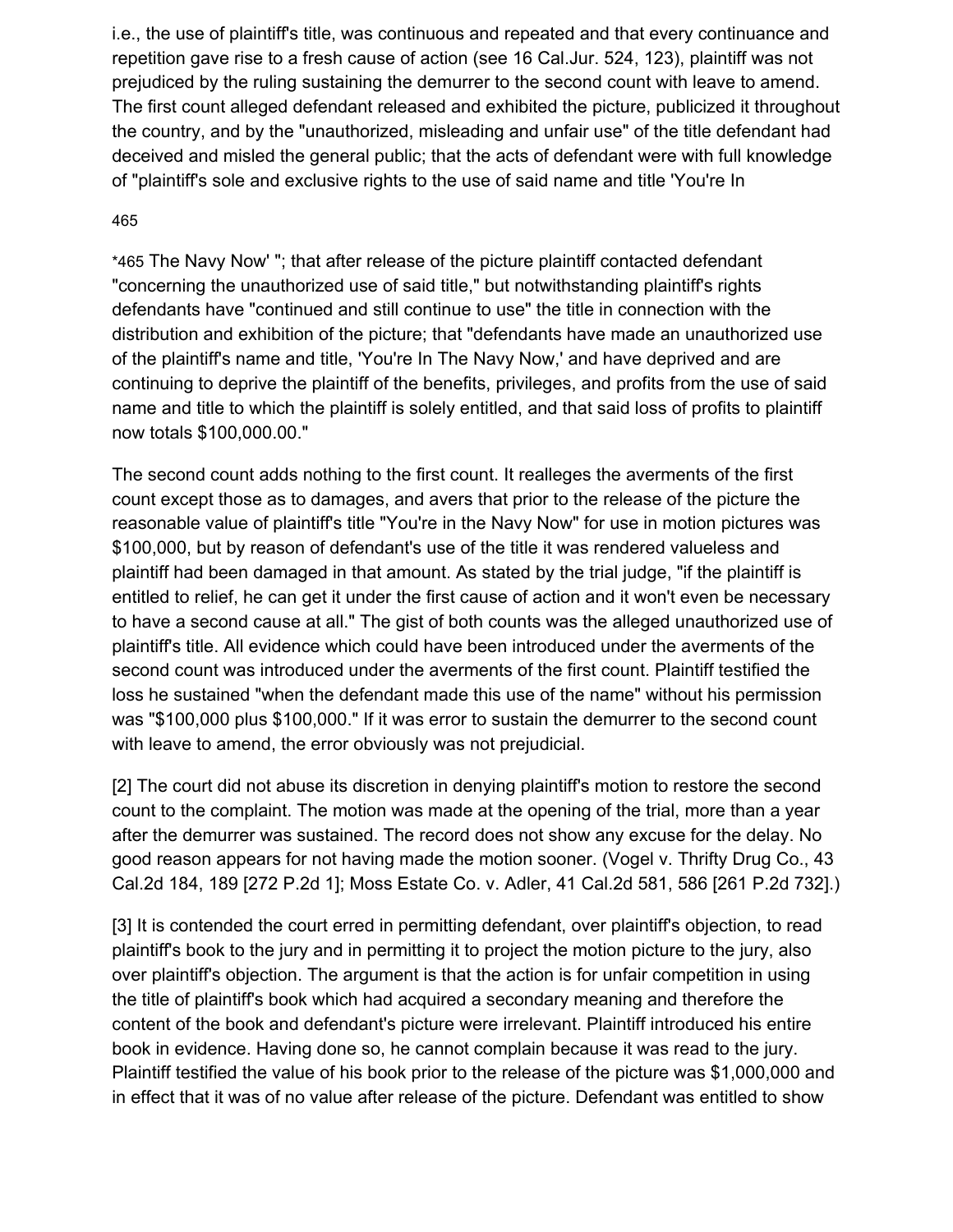that "You're in the Navy Now" as the title of the picture did not compete with "Hey, Mac! You're in the Navy Now" as the title of the book. A comparison of the book and the picture by the jury was therefore proper. It was also proper in determining the weight to be given to plaintiff's testimony.

[4] Plaintiff next argues the evidence compelled a verdict in his favor. He says four witnesses testified they had seen his book, they later saw advertising of defendant's picture, and they correlated the two titles; that more than 70,000 copies of the book had been circulated; and because of this evidence the judgment should be reversed for the determination of damages alone. The point is wholly without merit. The book was last circulated in 1945. The jury could have found it was not the subject of a motion picture and no one could have been confused or misled by defendant's use of the title "You're in the Navy Now." It is a series of miscellaneous incidents occurring in the training of sailors at the Farragut Naval Training Station during World War II. It begins with a two-page account of conversations at the induction center and continues with chapters concerning events in basic training such as the Navy haircut, innoculations, the captain's inspection, scuttlebutt, battalion watch, boats, the captain's review, and graduation. There are two pages of definitions of nautical terms and about three pages of condensed biographies of outstanding naval figures and famous ships and a bibliography of naval books. There is no plot or theme, and there are no characters. Defendant's advertising showed a girl and ships not present in the book. Its advertising stated the picture was based on a story from "The New Yorker" by John W. Hazard. The cover and title page of plaintiff's book showed the words, "Hey, Mac!" in much larger type than the phrase, "You're in the Navy Now." There was evidence that plaintiff's book was frequently referred to as "Hey, Mac!" The phrase "You're in the Navy Now" is heard quite often in the Navy. In 1926 Paramount produced a motion picture titled "We're in the Navy Now." Prior to plaintiff's book there were eleven titles containing the phrase "You're in the Navy Now" or similar phrases in stories, songs, or motion pictures. The evidence amply supports the verdict for defendant.

[5] The branch manager of defendant's Los Angeles exchange was permitted to testify over plaintiff's objection that no complaints of confusion between the book and the picture had been received by him. Plaintiff asserts error. The witness had testified that all sales problems, including patron complaints, were relayed to him. The ruling was not erroneous. (See Sunbeam Lighting Co. v. Sunbeam Corp., (9 Cir.) 183 F.2d 969, 973; Sunbeam Corp. v. Sunbeam Furniture Corp., 88 F.Supp. 852, 858.)

[6] Plaintiff contends the trial judge made hostile comments against him before the jury to his prejudice. Little need be said on this point. The record reveals that plaintiff, as a witness, would have tried the patience of Job. Seldom did he answer directly. In most instances, instead of answering a question he expatiated at length on irrelevant matters. Plaintiff is an attorney and should have known how to conduct himself on the witness stand. The kindly and patient trial judge did his best to keep plaintiff in order but with little success. At times he became somewhat critical, but nothing he said may be considered as in anywise affecting the integrity of plaintiff's testimony. He at no time said anything which could be construed as showing bias or prejudice or an intimation of his views on the merits of the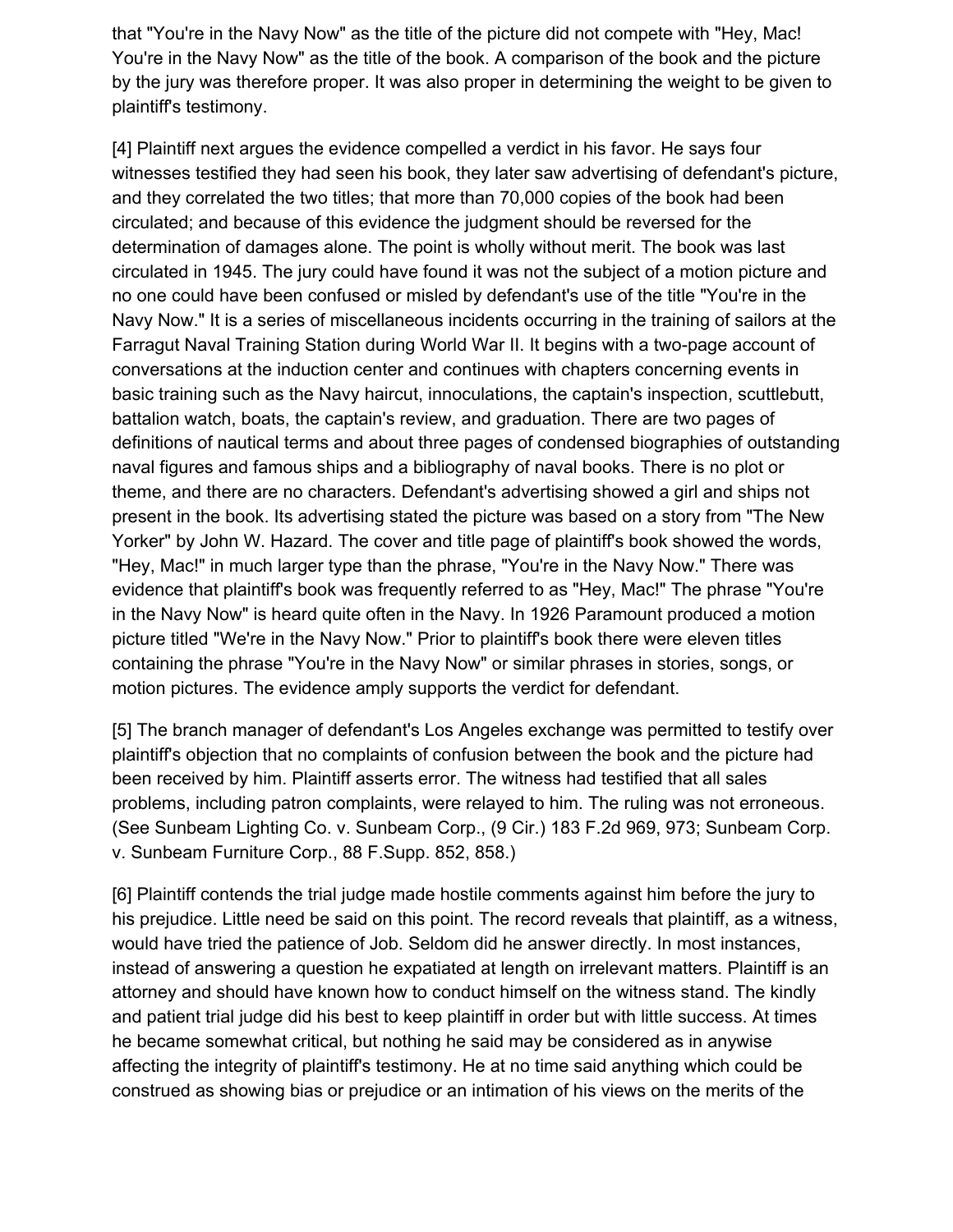case. Plaintiff's conduct was perfectly obvious to the jury and nothing said by the judge could have prejudiced him in the slightest.

[7] The court, at defendant's request, gave this instruction to the jury:

"No right is claimed by plaintiff that he had any ownership in the title used by him. His claim is that by use and by advertising and publicity, the public came to identify the phrase 'You're in the Navy Now' with his book, to the extent that the use of that title by defendant confused the public and damaged plaintiff's book." It is said the instruction is not a correct statement of the law. We think it is. Plaintiff made no claim that he had any ownership in the title "Hey, Mac! You're in the Navy Now" merely as a title. His claim was that by reason of the use of the title and by advertising and publicity it had acquired a secondary meaning, and he introduced evidence to establish that fact. He alleged and sought to prove that by reason of that fact the use by defendant of the title "You're in the Navy Now" confused the public and caused him damage.

[8] At the request of defendant the court gave these instructions:

"In determining whether or not the defendant has engaged in any unfair competition, you should consider whether or not the defendant has used reasonable means and methods to avoid confusion between defendant's motion picture and the plaintiff's book."

"The fact that defendant stated both on the film itself and in much of its advertising that its motion picture was based upon a story in New Yorker Magazine by John Hazard, is to be considered by you in determining whether confusion was avoided." Plaintiff asserts they are not correct statements of the law. We think they are. The facts stated in these instructions were proper matters to be taken into consideration in determining the issues. (Warner Bros. Pictures v. Majestic Pictures Corp., (2 Cir.) 70 F.2d 310, 311-313; Becker v. Loew's, Inc., (7 Cir.), 133 F.2d 889, 893; Collins v. Metro-Goldwyn Pictures Corp., 25 F.Supp. 781, 784; Selig Polyscope Co. v. Mutual Film Corp., 169 N.Y.S. 369; Sherwood v. 20th Century-Fox Film Corp., 173 Misc. 871 [18 N.Y.S.2d 388, 390].)

[9] The instruction set out in the margin was given at defendant's request.  $[fn. 1]$  Plaintiff complains of that part which told the jury that one of the things they must find before they could find that defendant engaged in unfair competition was that the manner of use by defendant of the title "You're in the Navy Now" was such as to confuse the public into believing the picture was based on the book or in some way connected with the book or depicted characters or incidents or plot contained in the book. The part of the instruction criticized is a correct statement of the law. [10] Anyone may use a title if there is no secondary significance. Unfair competition consists in palming off one's goods as those of another. The mere use of a substantially similar title, if not used in such manner as to induce the public to believe that the work to which it is applied is the identical thing which it originally designated, does not constitute unfair competition. The instruction did no more than tell the jury that plaintiff may not complain unless he established by a preponderance of the evidence that by use of the title "You're in the Navy Now" defendant sought to mislead the public into believing that its picture was based on plaintiff's book. (Sherwood v.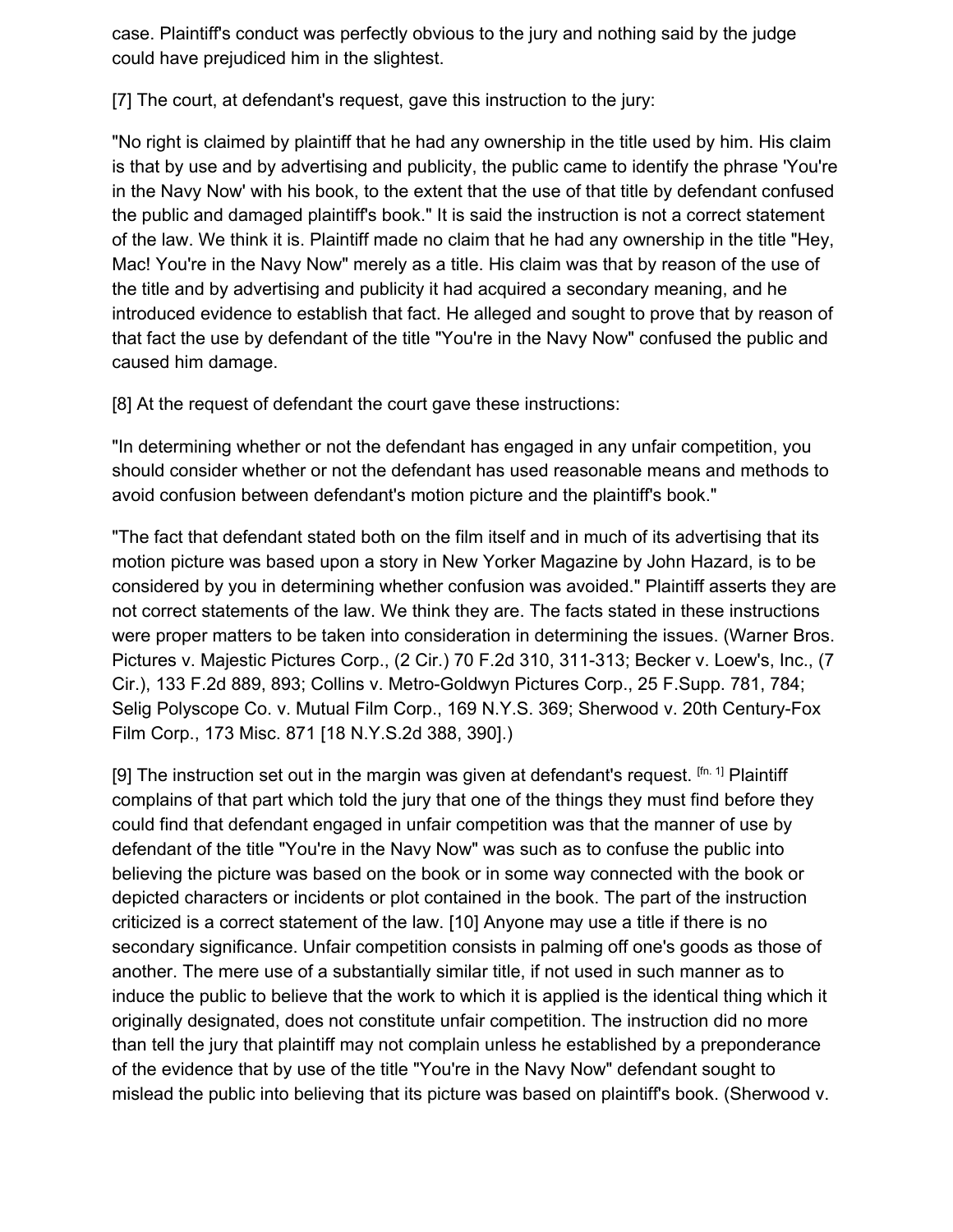20th Century-Fox Film Corp., 173 Misc. 871 [18 N.Y.S.2d 388, 390]; Becker v. Loew's, Inc., (7 Cir.) 133 F.2d 889, 893; Brondfield v. Paramount Pictures Corp., 107 N.Y.S.2d 698, 700-701.)

The case was fully and fairly tried. The jury was fully, fairly, and accurately instructed on all principles of law applicable to the evidence. We find no merit in any of the assignments of error.

Plaintiff also appealed from the order denying his motion for a new trial. The order is not appealable and the appeal therefrom will be dismissed.

The appeal from the order denying a new trial is dismissed; the judgment is affirmed.

Shinn, P. J., concurred in the judgment.

WOOD (Parker), J.

I concur in the judgment. In my opinion the conduct of the trial judge in criticizing the plaintiff, while plaintiff was a witness, was improper. Some instances of such criticism are: (1) When an attorney for defendant asked the judge to instruct the witness to answer a question, the judge said, "It is useless." The judge also said, "I doubt if you can ever remodel the witness's method of answering questions." (2) When the judge asked plaintiff how long he had been in the Navy, the plaintiff replied that he had drawn Navy pay four different times. Then the judge said: "Fine; a fine answer. That is a sample of the answer I told you that you have been indulging in and which furnishes us with no information at all." (3) On another occasion the judge said to plaintiff: "And don't split hairs in your answers. Let's talk plain turkey here." (4) On another occasion, after the judge instructed the jury to disregard a comment of plaintiff (a comment to the effect that he would be glad to put his hand on the Bible), the judge said: "You are not doing yourself any good, young man." (5) Thereupon, the plaintiff said he was sorry, and the judge said: "All you need to do is adhere to the truth and try to make a truthful answer. You are not making any effort at all to comply." (6) Thereupon, the plaintiff said he was sorry, and the judge said: "Your deportment is entirely wrong as a witness, and you better cure it, if you can." The attorneys for respondent assert in their brief that it is only fair to the trial judge that the full context of his comments be included in discussing appellant's claim of hostility upon the part of the judge. Respondent attached to its brief a full context of those comments. In my opinion that context, or any context or circumstance, would not justify those comments by the trial judge in the presence of the jury. In my opinion, the comments cast insinuations, adverse to plaintiff, with reference to plaintiff's understanding of and compliance with his oath as a witness. If plaintiff deserved a lecture with respect to nonresponsive answers it should have been given when the judge did not have the jury as a part of his audience. However, since the question as to the merits of the case was not a close question, I think that the conduct of the trial judge should not be regarded as a basis for a retrial.

"1. That plaintiff's book has become identified in a significant portion of the public mind by the title 'You're in the Navy Now.'"